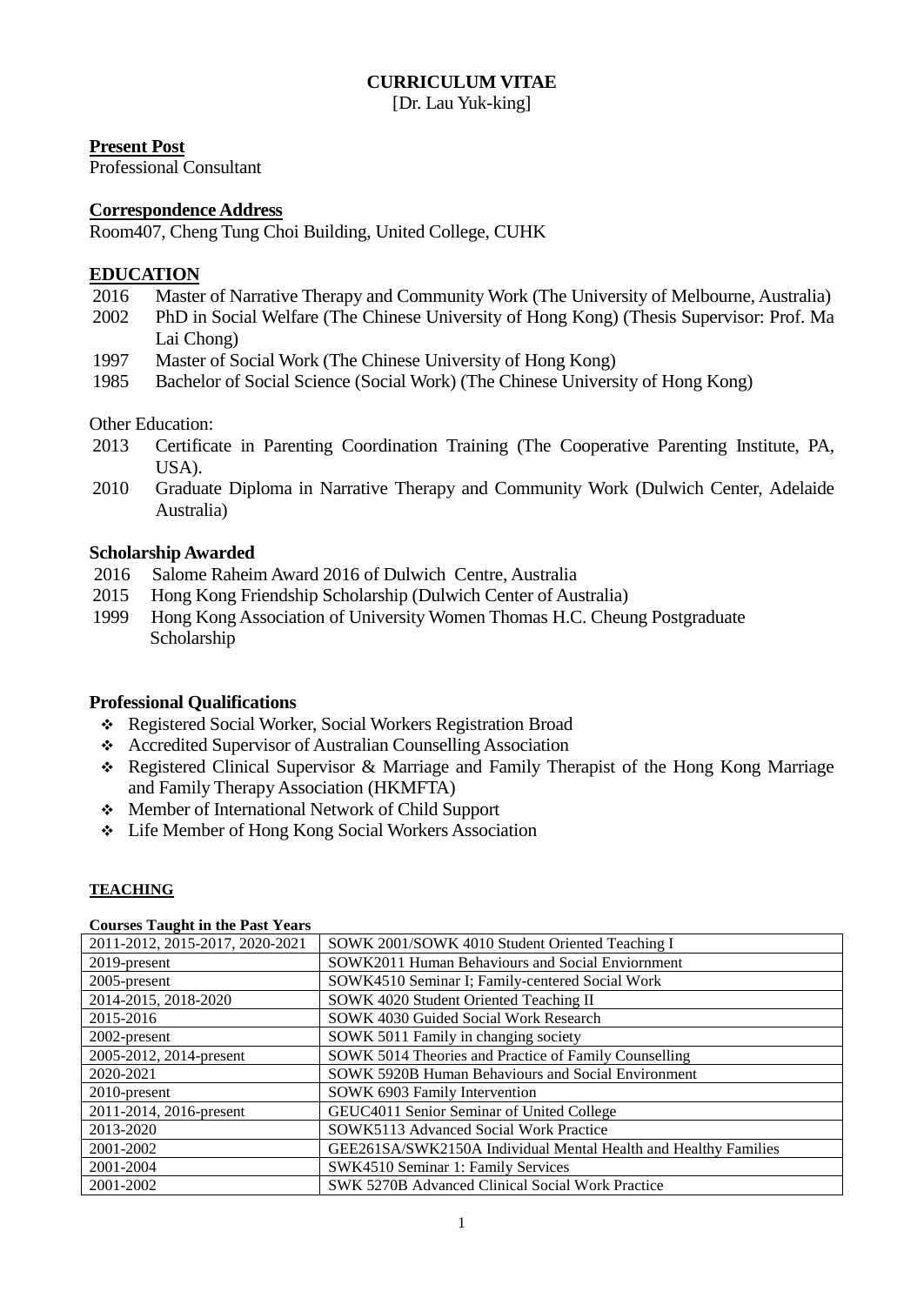| 2001-2006     | SWK 5930 Integrated Social Work Practice I                       |
|---------------|------------------------------------------------------------------|
| 2002-2004     | SWK6930 Integrated Social Work Practice II                       |
| $2003 - 2011$ | SOWK6913 Family Counselling and Family Education Project         |
| 2003-2004     | SWK 5660 Integrative Seminar (Clinical)                          |
| 2003-2006     | SWK5640 Clinical Practice I                                      |
| 2004-2005     | SWK 5013 Community-based family services & practices             |
| 2005-2006     | SWK 7910A Seminar on Practice issue                              |
| 2007-2011     | SOWK 6211M Seminar on Selected Topic: Structural family therapy  |
| 2009-2010     | SOWK 6710 and 6920 Clinical Supervision I and II                 |
| 2010-2013     | SOWK6925 Family-centered Practice in Children and Youth Services |
| 2010-2013     | SOWK6933 Family-centered Practice in Mental Health Services      |
| 2010-2012     | SOWK6920 Master of Social Science Project                        |
| 2011-2014     | SOWK 6941 Master of Social Work Project                          |

# **Recognitions in Quality Teaching**

Excellent teaching in the College General Education course GEU4011 in the academic years of 2010-11, 2011-12, 2016-17 and 2017-18.

# **RESEARCH**

## **RGC Competitive grant**

Principal investigator of "Working in Mainland China: Family Decision and Family Adjustment (RGC Earmarked Grant (HK\$ 621,376) (Project No. CUHK4568/05H), Co-investigators: Prof Joyce Ma Prof Chan Ying Keung and Prof. He Liping, 1st October 2005 – 30th March 2008.

## **Other Research Projects**

| 1999-2001 | Principal investigator of "Non-resident parents' participation in post-divorce co-<br>parenthood: Its determinants and impact on children's self-esteem" (Tan Jien Chu<br>Endowment Fund of Department of Social Work, The Chinese University of Hong<br>Kong)                                                                         |
|-----------|----------------------------------------------------------------------------------------------------------------------------------------------------------------------------------------------------------------------------------------------------------------------------------------------------------------------------------------|
| 2001-2002 | Principal investigator of "Comparative study on economic development and<br>women's family status". Direct Grant - The Chinese University of Hong Kong and<br>Lee Hysan Foundation Research Grant Scheme. (Co-investigators: Prof Joyce Ma,<br>Department of Social work and Prof Chan Ying Keung, Department of Sociology)            |
| 2002-2003 | Co-investigator of the Social Policy Forum Project "Impact of economic difficulties<br>on the well-being of individuals and family in Hong Kong" of Hong Kong Institute<br>Asia Pacific Studies. (Principal investigator: Mr. Timothy, Wong Ka Ying, Co-<br>investigator: Prof. Joyce Ma, L.C.)                                        |
| 2002-2003 | Co-investigator of research project on "Divorce Families in Hong Kong" (University<br>Research Grant (Small Project Funding Programme) of The University of Hong<br>Kong. (Principal investigator: Prof. Patricia L. Sullivan, Department of Nursing<br>Studies, Co-investigator: Mr. Timothy Leung, Hong Kong Family Welfare Society) |
| 2003-2004 | Principal investigator of the study on "Family activities and family cohesion"<br>(Research project with Tung Wah Group of Hospitals Lei Tung Integrated Service<br>for Young People. Funding from Civic Education Committee)                                                                                                          |
| 2003      | Co-investigator of the Social Policy Forum Project "Split household and gender<br>relationship" of Hong Kong Institute Asia Pacific Studies. (Principal investigator:<br>Prof. Maria Tam S.M., Co-investigator: Prof. Fanny, Cheung, M.C., Prof. Zhang,                                                                                |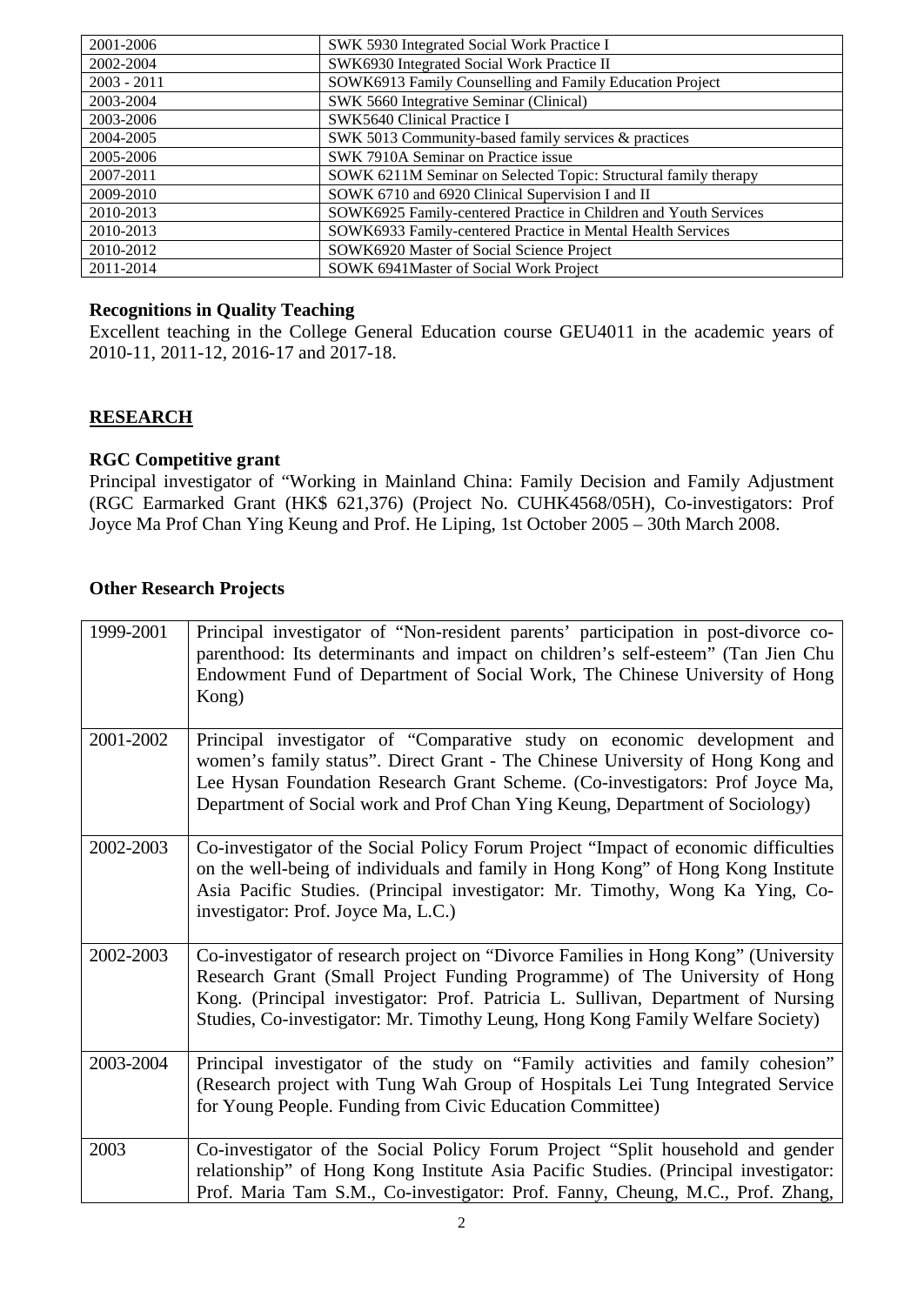|           | J.S., Prof. Susana, Choi Y.P.)                                                                                                                                                                                                                                                              |
|-----------|---------------------------------------------------------------------------------------------------------------------------------------------------------------------------------------------------------------------------------------------------------------------------------------------|
| 2004-2007 | Principal investigator of "Exploratory study on school dropout and its interventions"<br>(Direct Grant CUHK) (Co-investigator: Bill Tsang & Ms Diana Kwok, Dec 1, 2004)<br>to December 31, 2007.)                                                                                           |
| 2005-2006 | Co-investigator of the study on "Family well-being in Hong Kong" of Hong Kong<br>Institute Asia Pacific Studies (Principal investigator: Prof. Joyce Ma, L.C., Co-<br>investigator: Prof. Timothy, Wong Ka Ying, Dr. Pun Suk Han)                                                           |
| 2006-2007 | Principal investigator of the study on "Impact of parents' work situation on<br>Children's development" (Consultancy research for The Boys and Girls' Club<br>Association of Hong Kong)                                                                                                     |
| 2008      | Co-investigator of the study on "parenting stress, parenting style and family<br>functioning" of Hong Kong Institute of Asia Pacific Studies (Principal investigator:<br>Prof. Joyce Ma, L.C., Co-investigator: Prof. Timothy, Wong K. Y., Ms Mooly<br>Wong, M.C., & Ms. Lai, L.Y.)         |
| 2010-2011 | Principal investigator of the random sampled telephone survey on "Work-family"<br>conflict, time usage and family functioning in Hong Kong" (Co-investigators: Joyce<br>Ma Lai Chong, Shirley Wan Po Shan, Lai Lok Yin, Timothy Wong Ka Ying).                                              |
| 2011-2013 | Principal investigator of the study on "Evaluation of a Staff Training Program on the<br>Use of Self-directed Living Approach in the Salvation Army Rehabilitation<br>Services"                                                                                                             |
| 2011-2015 | Co-investigator of the study on "Evaluation Study on The Women's Foundation's<br>Financial Literacy Programme for Marginalised Women". (PI: To Siu Ming, Co-I:<br>Monica Yau Ng Lai Tuen).                                                                                                  |
| 2013-2014 | Principal investigator of "Family Impact Assessment on Statutory Minimum Wage"<br>(Commissioned by Hong Kong Council of Social Service) (CI: Prof. Wong Hung)                                                                                                                               |
| 2013-2014 | Principle investigator of the "Evaluation Research on Character-based Kindergarten"<br>Social Work Service" for the Boys Brigade, Hong Kong (CI: Dr. Ho Wai Ming)                                                                                                                           |
| 2013-2014 | Co-investigator of the project on "An Evaluation Research on "Anchor Lamb"<br>Uniform Group Training" for the Boys' Brigade, Hong Kong (HK\$ 90,000) (PI:<br>Porf. Xu Ying).                                                                                                                |
| 2015-2016 | PI of the study on "Impacts of Parents' Co-Parenting Approaches on Children's<br>Well-Being in Post-Divorce Families in Hong Kong" for Hong Kong Family Welfare<br>Society (January, 2015 - March, 2016)                                                                                    |
| 2015-2018 | Principle investigator of the study on "The Effectiveness of the Parenting<br>Coordination Service for Divorced Families of Hong Kong Catholic Marriage<br>Advisory Council" (Co-PI: Professor Glenn Stone, Professor & Chair, BSW<br>Program, Ball State University, Muncie, Indiana, USA) |
| 2016-2019 | Principle investigator of the "Evaluation Study on the Application of CPI Model in<br>Co-parenting and Parenting Coordination Services" for Hong Kong Family Welfare<br>Society.                                                                                                            |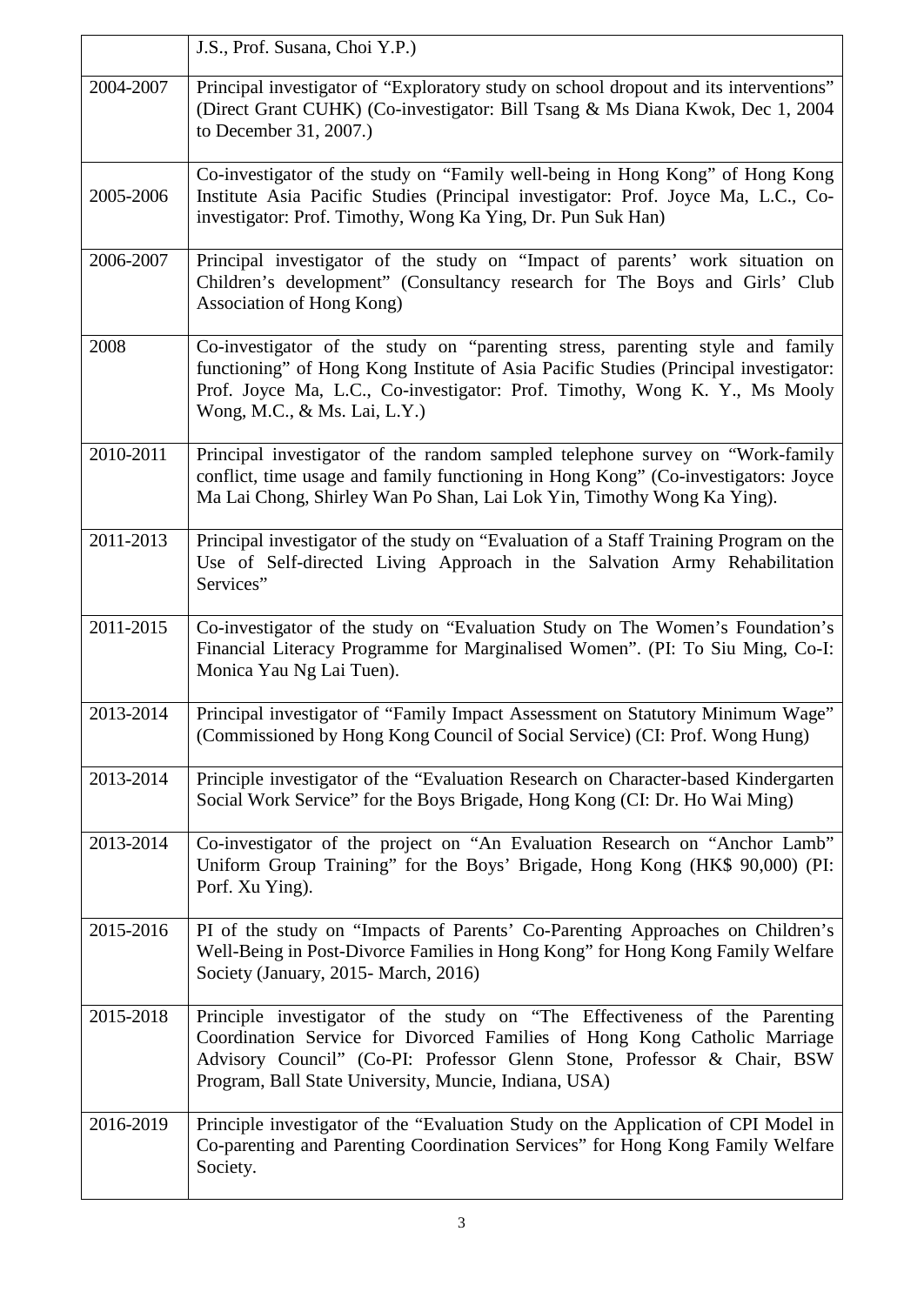| 2018-2019   Principle investigator of "Study on Children Living in Post-Divorce Remarriage 4 |
|----------------------------------------------------------------------------------------------|
| Families" for The Society of Truth and Light.                                                |

# **Awards and Honors**

- 1. The article on Work-family interface in Hong Kong in Hong Kong: Implications for social work practice pulished in Journal of Family Social Work in 2014 was ranked as the most downloaded article awarded by Routledge Publishing (2015-02)
- 2. As one of my on work and family had been selected as a candidate for the Rosabeth Moss Kanter Award for Excellence in Work-Family Research, I and my coauthor Prof. Joyce Ma have been invited to be panelists of the international review committee for the award since 2011.
- 3. The research project on "Comparative studies on women family status Hong Kong study" was selected as "Excellent Collaboration" by the Academic Link Unit of the Chinese University of Hong Kong in July 2004.
- 4. The conference paper entitled "Impact of cross-border work arrangement on parent-child relationship". that was presented in The Third Symposium on Youth Development, November 24-25 2007 in Guangzhou, China has been awarded as "Excellent Paper of 2007" by the China Youth and Children Research Association.
- 5. The article: Lau, Y.K. & Ho, W.M. (2018). Family-centered kindergarten social work services in Hong Kong: A pilot project, *Asian Social Work and Policy Review, 12*(2), 116-126. is awarded as The Top Downloaded article 2017-2018 and 2018-19 AND a top 20 most read paper in Asian Social Work and Policy Review in 2017-2018. )

# **Publications and Research Outputs**

## Referred Journal Articles

- 1. Lau, Y.K. & Ho, W.M. (2018). Family-centered kindergarten social work services in Hong Kong: A pilot project. *Asian Social Work and Policy Review, 12*(2), 116-126. doi: 10.1111/aswp.12144
- 2. Lau, Y.K. (2017). Post-divorce co-parenting and children's well-being in Hong Kong. *Journal of Divorce and Remarriage, 58*(5), 329-346. DOI: 10.1080/10502556.2017.1302237
- 3. Lau, Y.K., & Wong, H. (2016). Statutory minimum wage in Hong Kong: a family impact analysis. *Journal of Family Studies*,<http://dx.doi.org/10.1080/13229400.2016.1176590>
- 4. 劉玉琼(2016)。《跨境"雙非兒童"的特殊教育及康復》。〈人口學社會〉, 第 32 卷第 2 期, 23 至 31 頁。
- 5. Lau, Y.K. (2015). Issues and challenges in performing family impact analysis Implications for Hong Kong. *Asian Social Work and Policy Review, 9*(3), 257-268. DOI: 10.1111/aswp.12063
- 6. Lau, Y.K., Ma, J.L.C., Wan, P.S., & Lai, L.Y. (2014). Work-family interface in Hong Kong in Hong Kong: Implications for social work practice. *Journal of Family Social Work, 17*(1), 3-20. https://doi.org/10.1080/10522158.2013.865286
- 7. Lau, Y.K (2014). The debate over joint parental responsibility model in Hong Kong. *China*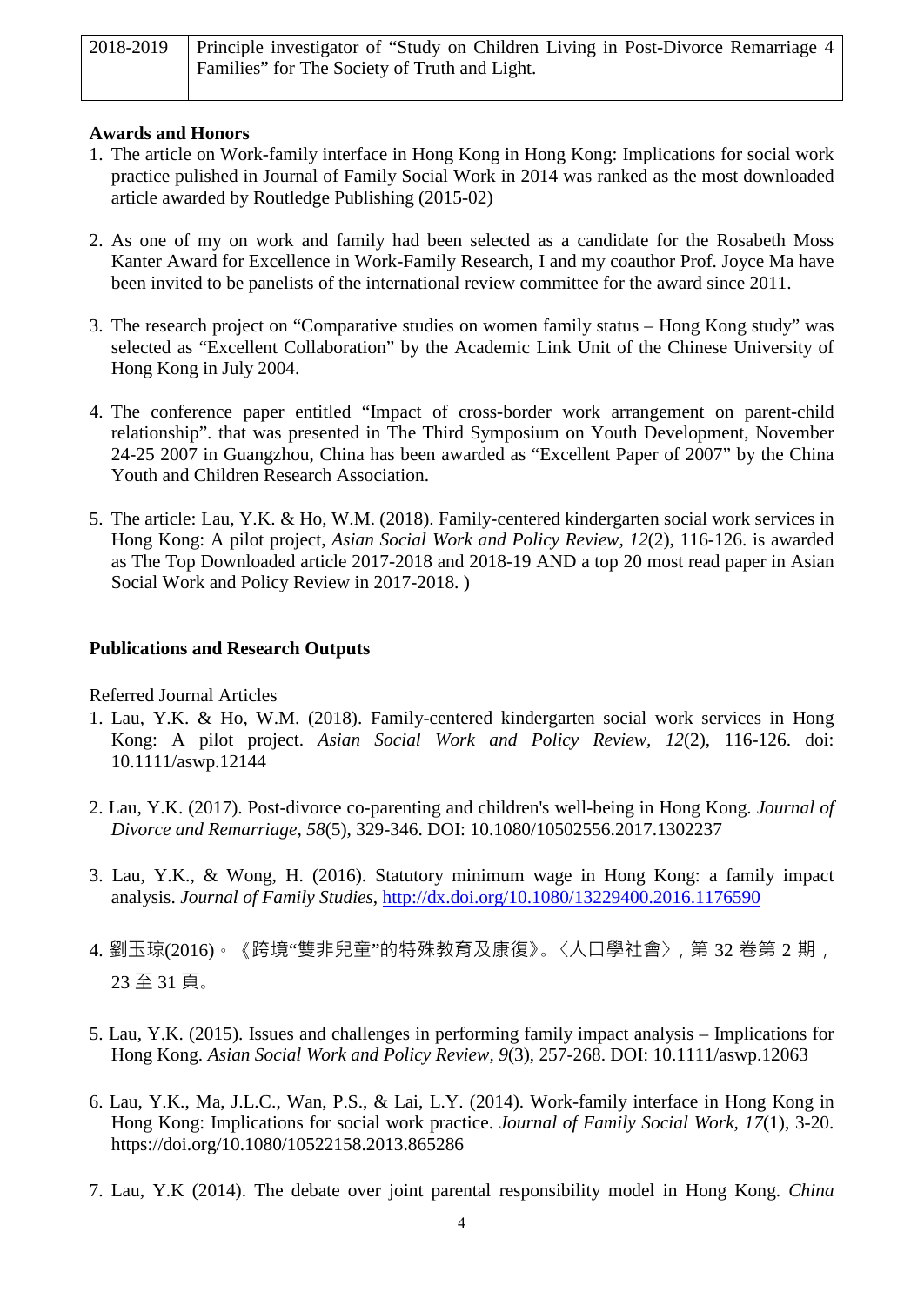*Journal of Social Work, 7*(2), 145-160. DOI: 10.1080/17525098.2014.921208

- 8. 劉玉琼(2014)。〈從政策及資源爭奪角度剖析雙非兒童在港生活的挑戰〉,《香港青 年學 報》,第十七卷第一期,137 至 148 頁。
- 9. Lau. Y.K., Ma, J.L.C., Chan, Y.K., & He, L.P. (2012). Risk and protective factors of marital adjustment to cross-border work arrangements of Hong Kong residents: The perspective of stationary spouses. *Journal of Comparative Family Studies, 43*(5), 715-730. <https://doi.org/10.3138/jcfs.43.5.715>
- 10. Ma, J.L.C., Wong, K.Y. Lau, Y.K., & Lai, L.Y. (2012). The effect of socio-economic status and family structure on parental warmth and parental control in a Chinese context: Implications for social work practice. *Asian Social Work and Policy Review, 6* (3), 265-281. https://doi.org/10.1111/aswp.12002
- 11. Lau, Y.K., Ma, J.L.C., Wan, P.S., Wong, K.Y., Lai, L.Y. (2012). Work-family conflicts, family leisure activities, and family functioning in Hong Kong, *International Employment Relations Review, 18*(1), 82-100. ISSN: 1324-1125.
- 12. Lau, Y.K. (2012). A multiple-family group with youngsters who refuse to attend school: Learning and implications for School-Based Family Counseling. *International Journal for School-Based Family Counseling, 4,* 1-13.
- 13. Lau. Y.K. (2011). School dropouts in Hong Kong: Parents' experiences. *International Journal on School Disaffection, 8*(1), 38-41.
- 14. Lau. Y.K. (2011). A narrative oriented multiple-family group with students who refuse to 7 attend school and their parents. *International Journal of Narrative Therapy and Community Work, 2011*(4), 46-57.
- 15. 劉玉琼、馬麗莊、尹寶珊、王家英、賴樂嫣(2011). <「戲無益」?家庭閒暇活動 對心理 健康及家庭功能的影響>。《中國家庭研究》,第六卷,頁 17 至 37。
- 16. 劉玉琼(2011)。〈家庭餘暇活動與家庭凝聚力的關係—從子女的角度探討〉。《青年 探 索》, 2011 年第 1 期, 頁 19 至 24。
- 17. Ma, J. L.C., Wong, T.K.Y., Lau, Y.K. & Lai, L.Y. (2011). Parenting stress and perceived family functioning of Chinese parents in Hong Kong: Implications for social work practice. *Asian Social Work and Policy Review, 5*(3), 160-180. https://doi.org/10.1111/j.1753- 1411.2011.00056.x
- 18. Lau, Y.K. (2010). The impact of fathers' work and family conflicts on children's self-esteem The Hong Kong case. *Social Indicators Research, 95* (3), 363-376. . DOI 10.1007/s11205-009- 9535-5
- 19. 劉玉琼(2010)。 〈父母在家庭餘暇活動的參與對分隔家庭的家庭凝聚力的影響〉。 《青 年研究》,2010 年第 6 期, 頁 55 至 62。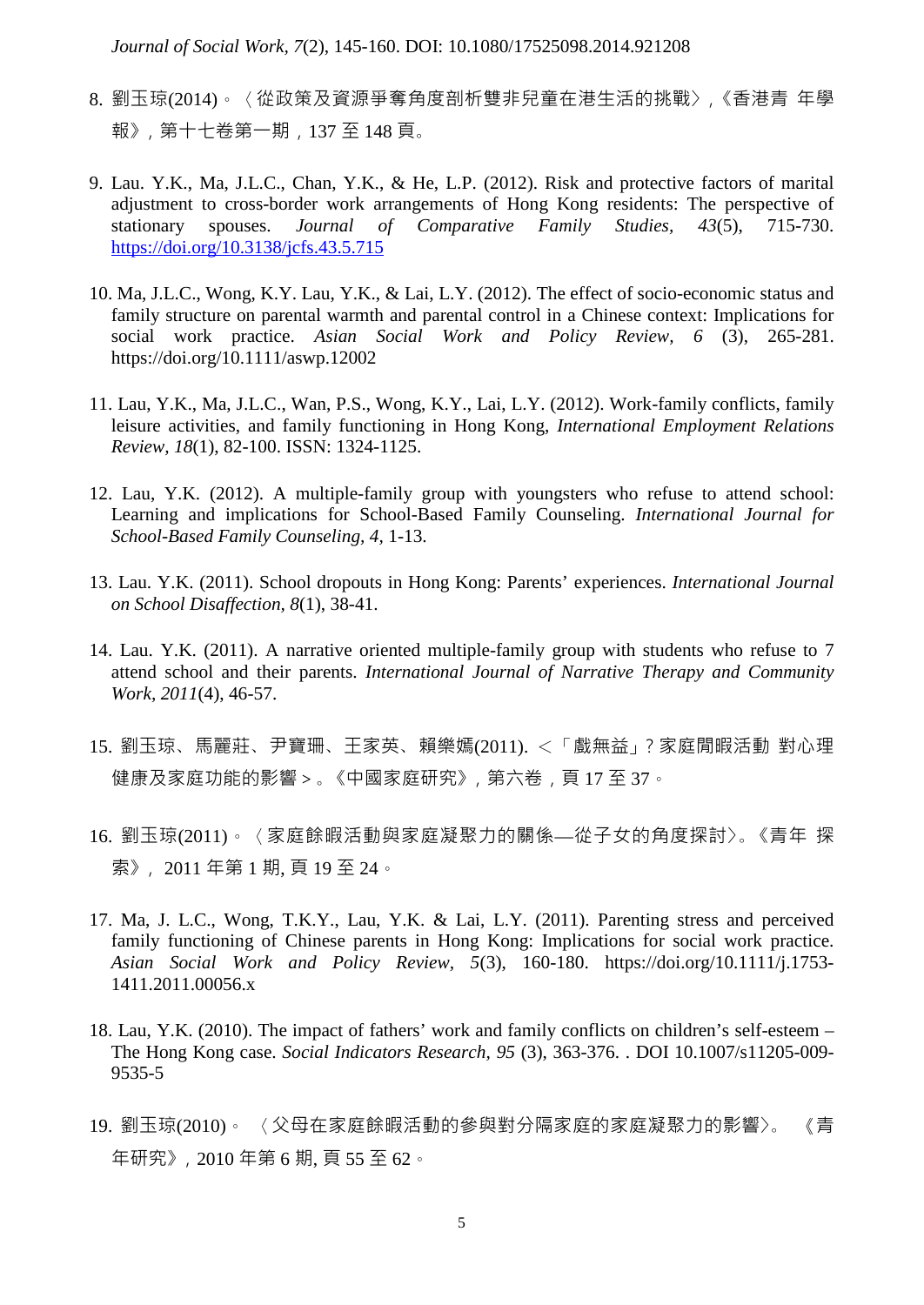- 20. Lau. Y.K., Ma, J.L.C., Chan, Y.K., & He, L.P. (2009). Commuting assignments in Mainland China: Cost and benefits of cross-border work arrangements. *China Journal of Social Work, 2*(1), 52-65. https://doi.org/10.1080/17525090802692187
- 21. 劉玉琼、馬麗莊、陳膺強、賀立平(2009)。<港人跨境到中國內地工作對家庭適應 的危 與機: 家庭抗逆力觀點 > 。《台灣社會福利學刊》, 第 7 卷第 2 期, 頁 103 至 142。
- 22. Ma, J.L.C., Wong, K.Y., Lau, Y.K., & Pun, S. H. (2009). Perceived family functioning and perceived family resources of Hong Kong families: Implications for social work practice. *Journal of Family Social Work, 12*(3), 244-263. https://doi.org/10.1080/10522150903030147
- 23. Lau, Y.K. (2009). Family-centered practice with non-attending students in Hong Kong. The *International Journal of School Disaffection, 6*(2), 5-8.
- 24. Ma, J.L.C., Wong, K.Y. & Lau, Y.K. (2009). Sex differences in perceived family functioning and family resources of Hong Kong families: Implications for social work practice, *Asian Social Work and Policy Review, 3*(3), 155-174.<https://doi.org/10.1111/j.1753-1411.2011.00056.x>
- 25. Lau. Y.K., Ma, J.L.C., Chan, Y.K., & He, L.P. (2008). A resilience perspective on family adjustment in relation to cross-border work arrangements of Hong Kong residents. *China Journal of Social Work, 1*(3), 208-220.<https://doi.org/10.1080/17525090802404781>
- 26. Lau Y.K. (2008). Parent-child relationship, parental relationship and children's self-esteem in post-divorce families in Hong Kong. *Marriage and Family Review, 42*(4), 87-103.
- 27. Lau, Y.K. (2007). Patterns of post-divorce parental alliance and children's self-esteem in Hong Kong. *Journal of Divorce and Remarriage, 47*(3/4), 155-173. DOI:10.1300/J087v47n03\_08.
- 28. Lau, Y.K. (2007). Facilitating factors for nonresident parents' financial provisions for children in Hong Kong, *Asia-Pacific Journal of Social Work and Development, 17 (2)*, 44-53. DOI:10.1080/21650993.2007.9756022.
- 29. Lau, Y.K. Tsang, B.Y.P. Kwok, D. K. (2007). Cultural issues of school dropouts in Hong Kong. *International Journal on School Disaffection, 5*(1), 7-10.
- 30. Lau, Y.K., Ma, J.L.C., & Chan, Y.K. (2006). Labour force participation of married women in Hong Kong: A feminist perspective. *Journal of Comparative Family Studies. 8 37*(1), 93-112. https://doi.org/10.3138/jcfs.37.1.93
- 31. Lau, Y.K. (2006). Non-residential fathering and non-residential mothering in a Chinese context, *American Journal of Family Therapy, 34*(4), 373-394. DOI: 10.1080/01926180600553894
- 32. Lau. Y.K. Ma, J.L.C., Chan, Y.K., & He, L.P. (2006). Hong Kong residents working in Mainland China: Work-related separation and family-friendly employment policies. *International Employment Relations Review, 12*(2), 78-90.
- 33. Lau, Y. K (2004). Nonresident parents' participation in non-residential parenting in a Chinese context. *Journal of Divorce and Remarriage, 40*(3/4), 149-159. DOI:10.1300/J087v40n03\_10.
- 34. Lau, Y.K. (2004). An exploration of nonresident parents' financial provision and children's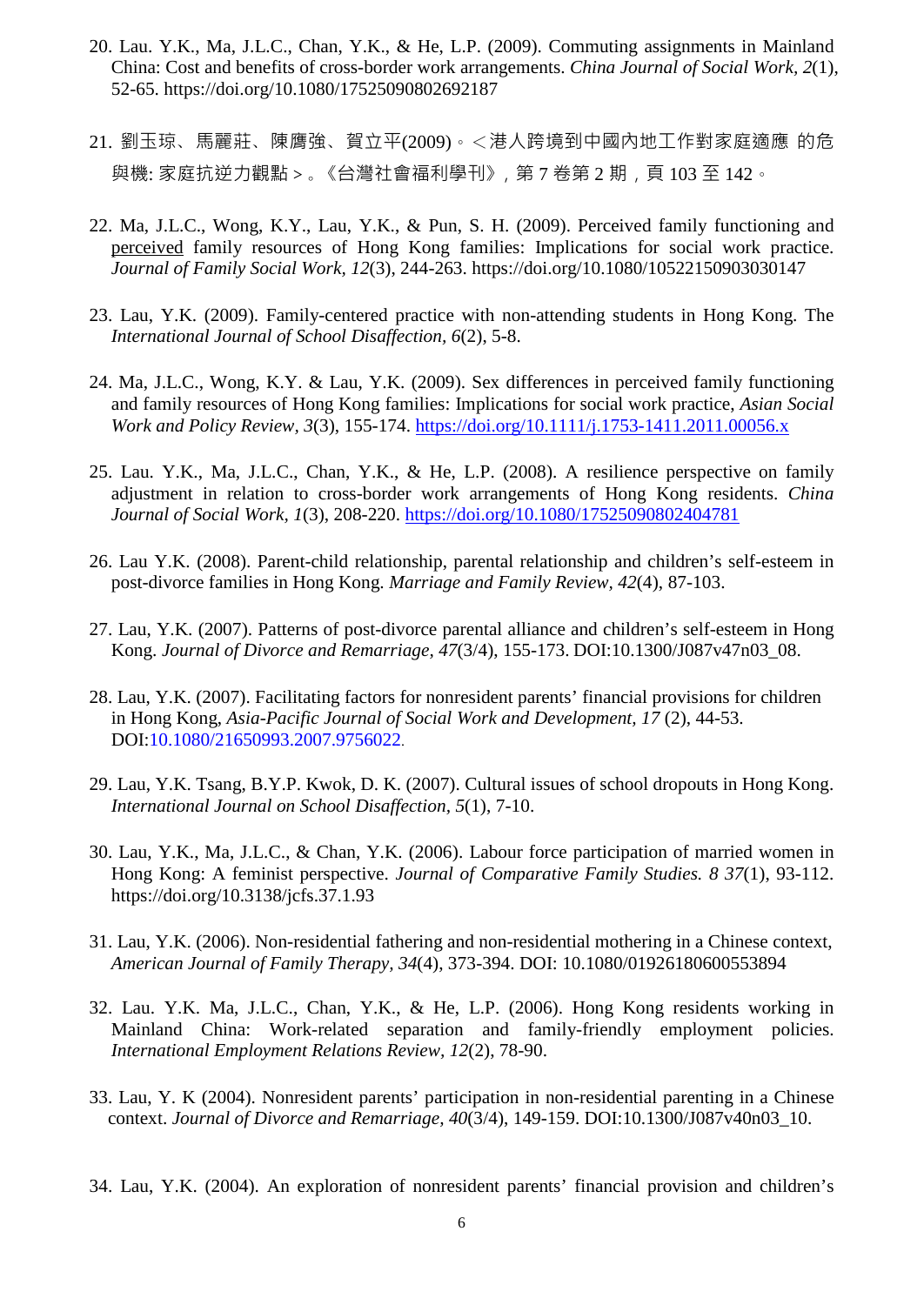self-esteem in a Chinese context. *Journal of Family Social Work, 8*(4), 47-65. https://doi.org/10.1300/J039v08n04\_03

- 35. Lau Y.K. (2003). Social welfare services for single parent families in Hong Kong: A Paradox. *Family and Child Social Work, 8*(1), 47-52. DOI:10.1142/S021924620300007X.
- 36. Lau Y.K. (2003). A critical review on social work practice with post-divorce families in Hong Kong. *Hong Kong Journal of Social Work, 37*(1), 73-84. DOI:10.1142/S021924620300007X
- 37. 劉玉琼、馬麗莊、陳膺強。(2003)。〈香港家庭的家務分工模式:社會工作的反思與挑 戰〉 。《社會工作賽踐及評估學刊》。第二期。頁三王至二十九。
- 38. Lau, Y.K. (1998). A cultural challenge: Multiple family groups for post-separation and postdivorce families in Hong Kong. *Social Work with Groups, 21* (1/2), 77-87. DOI: 10.1300/J009v21n01\_07
- 39. Lau, Y.K. (1998). Multiple family group model for post-separation and post-divorce families An exploratory study. *Hong Kong Journal of Social Work, 32*(1), 55-69. <https://doi.org/10.1142/S0219246298000059>

## **Book**

劉玉琼、梁玉珍、王定茹。(2008) 。 《處理學童缺課及輟學問題- 家庭為本實務手冊》。香港: 香港中文大學社會工作學系新地心理健康工程。

#### **Book Chapters**

- 1. Lau, Y. K. (2020). A critical review of school social work in Hong Kong. In J.G. Gao, R. Baikady, L. Govindappa, & S.L. Cheng (Eds.). *Social welfare in India and China* (pp.101-117), Palgrave Macmillan. http://doi.org/10.1007/978-981-15-5647-6
- 2. Lau, Y. K. (2019). Model for social work in Hong Kong. In G. Ciriano, E. Jose, [L. P. Antonio](https://www.thomsonreuters.es/es/tienda/duo-papel-ebook/austerity--social-work-and-welfare-policies--a-global-perspectiveduo/p/10014146) (Eds.) *Austerity social work and welfare policies: a global perspective* (pp. 157-176). Thomson Reuters
- 3. Lau, Y.K. (2019). A family impact analysis of the proposed Child Proceedings (Parental Responsibility) Bill in Hong Kong. In C. Rogerson, M. J. Antokolskais, Miles, P. Parkinson & M. Vank (Eds.). *Family law and family realties – 16th ISFL World Conference Book* (pp. 333- 348). The Netherland: Eleven International Publishing.
- 4. 劉玉琼、馬麗莊、陳膺強、賀立平 (2013) 。<跨境到大陸工作男士如何建構「王道男性氣 概」>。陳德荗編。《靜靜起義 – 男士工作新思潮》。香港: 圓桌文化。
- 5. 劉玉琼 (2012)。<讀寫障礙>。趙少寧、劉玉琼、周文翠、黃瑞麟、梁桂霞、及龔立(著) 《共融你我他 – 跨越自閉症、讀寫障礙、過度活躍及專注力不足》。香港: 基督教文藝出 版社有限公司。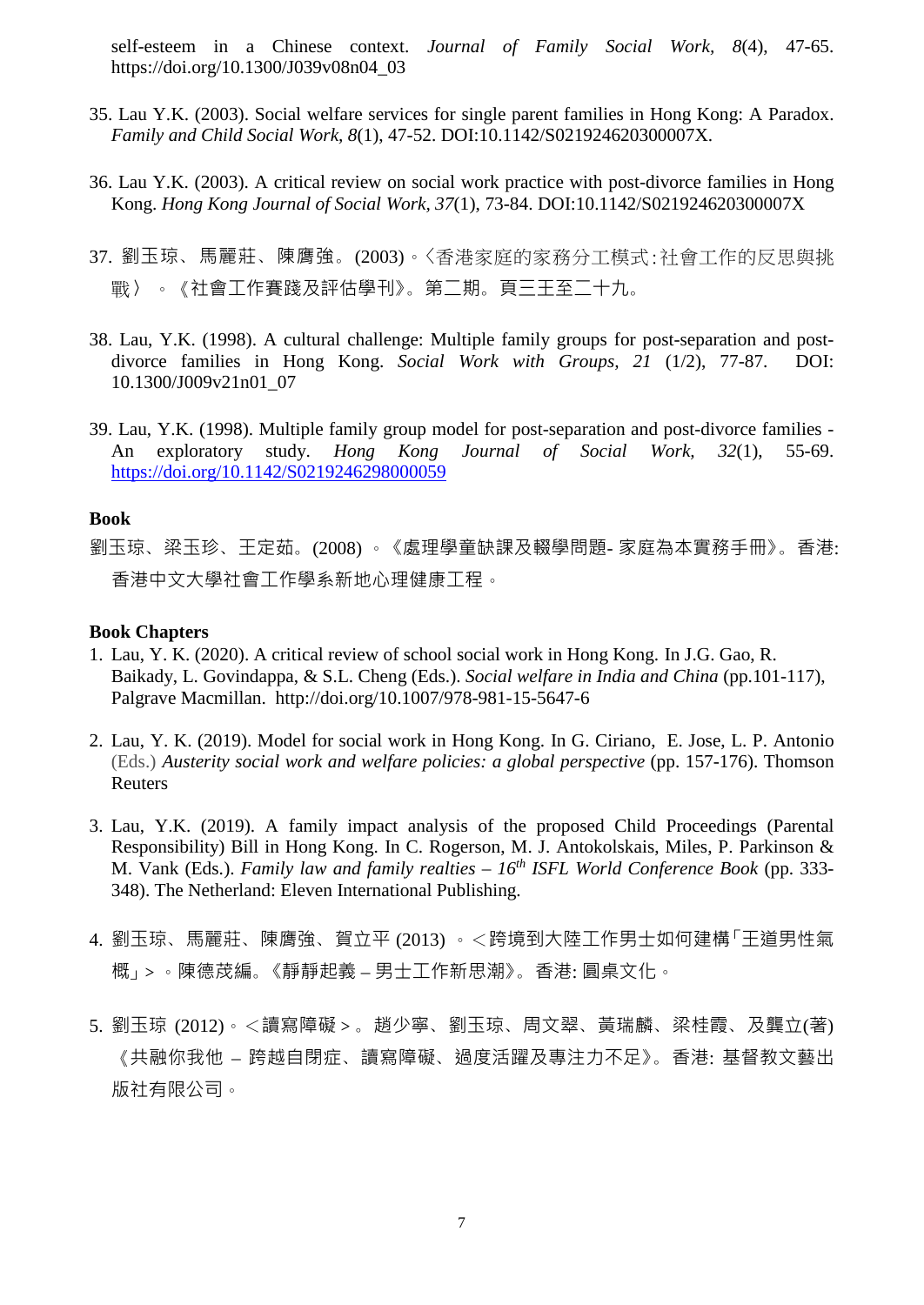- 6. 馬麗莊、王家英、劉玉琼 (2011) 。<香港社會對家庭功能和家庭資源認知的性別差異 >。蕭新煌、尹寶珊、王家英編。《『解讀臺港社會意向》(第 99-121 頁)。香港: 香港中文 大學香港亞太研究所。
- 7. Lau, Y.K. (2011). The impact of fathers' work and family conflicts on children's self-esteem The Hong Kong case. In Shek, D.T.L. (ed.). *Quality of life of Chinese People in a changing world* (pp.7-20). Springer.
- 8. 劉玉琼、 曾育彪 及郭勤(2010) 。<香港學童輟學的情況: 輟學學童與成功復課學童之經驗 比較>。魏雁濱, 安國啟, 倪鍚欽, 楊長征編。《信息時代新青年議題: 理論, 政策與實務》。 第 36-53 頁。中國 北京: 社會科學文獻出版社。
- 9. 劉玉琼、王定茹、馬麗莊、陳膺強、賀立平。(2008)。<中國香港父母跨境到中國內地工 作對親子感情維繫的影響>。馬麗莊、鄧廣良、魏雁濱編。《全球化時代的華人社會工 作》(第 219 到 244 頁)。上海: 格致出版社。
- 10. 劉玉琼、馬麗莊、陳膺強、賀立平。(2008)。<香港人跨境到內地工作引致的家庭適 應>。黃紹倫、尹寶珊、林世榮編。《新世紀台港社會風貌》(第 65-88 頁)。香港: 香港中文 大學香港亞太研究所。
- 11. 劉玉琼、馬麗莊、王家英。(2008) 。<失業與心理健康對社會政策及社會服務的啟示: 香 港的個案研究>。黃紹倫、尹寶珊、林世榮編。《新世紀台港社會風貌》(第 179-195 頁)。 香港: 香港中文大學香港亞太研究所。
- 12. 劉玉琼、王定茹、馬麗莊、陳膺強、賀立平。(2007)。<香港父母跨境到內地工作對家庭 關係的影響: 孩子的觀感>。盧奉杰主編。《和諧社會建設與青少年發展研究報告 – 第三 屇中國青少年發展論壇暨中國青少年研究會優秀論文集》(第 290-298 頁)。天津: 天津社 會科學院。
- 13. 劉玉琼、馬麗莊、陳膺強。(2006) 。<香港家庭有關老人奉養的妻排: 養兒防老抑或自求 多福? >。伊慶春、陳玉華主編。《華人婦女家庭地位 –台灣、天津、上海、香港之比較》 (第 269-306 頁)。北京: 社會科學文獻出版社。
- 14. 陳膺強、劉玉琼、馬麗莊。(2006) 。<香港婦女就業模式與家庭決策>。伊慶春、陳玉華 主編。《華人婦女家庭地位 – 台灣、天津、上海、香港之比較》(第 246-268 頁)。北京: 社 會科學文獻出版社。

8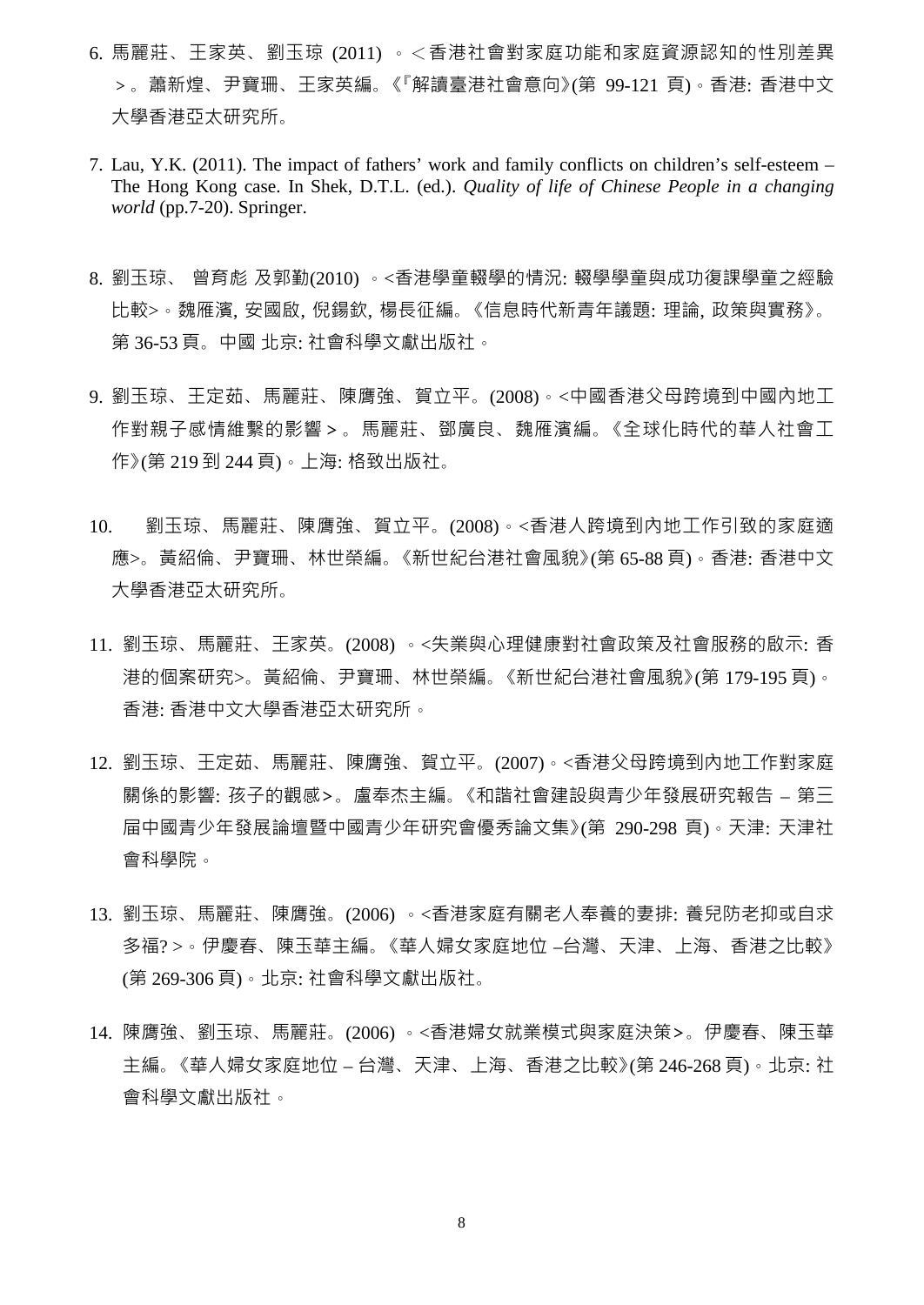- 15. 劉玉琼、邱吳麗端。(2006) 。 〈為弱能兒童家庭提供全面服務〉。 《追求卓越 兒童康復 服務新知與實踐》。香港: 商務印書館。頁 313-323。
- 16. 劉玉琼。(2006) 。 〈綜合家庭服務 從理論到實踐〉 。《實踐綜合家庭服務的經驗 分 享彙編》 (頁 1-7)。香港: 香港社會服務聯會。
- 17. 劉玉琼(2005) 。 〈建立以家庭為本及能力導向的青少年服務〉 。《可能是/事- 基督教協 基會社會服務部廿週年社會服務彙編》。香港: 基督教協基會社會服務部。
- 18. Tang, K.L., Fung, H.L. and Lau, Y.K. (2005). Social Care in Hong Kong: Challenges and Responses. In Tan, N.T. & Vasoo, S (Eds.). *The Challenge of Social Care in Asia.* Singapore: Marshall Cavendish Publication.

#### **Occasional Papers**

- 1. 劉玉琼、馬麗莊、尹寶珊、賴樂嫣(2012)。《香港全職人士的工作與家庭平衡》。香港: 香港亞太研究所。
- 2. 馬麗莊、 王家英、 劉玉琼、 黃美菁 及 賴樂嫣 ( 2010)。《香港的親職壓力、教養風格取 向與家庭巧能 - 現況、相互關係及啟示》。第一版, 29 頁。香港: 香港中文大學 香港亞 太研究所。
- 3. 馬麗莊、王家英、劉玉琼 、盤淑嫻。(2007)。《香港華人家庭和個人身心健康的關係》。 香港:香港中文大學香港亞太研究所。
- 4. 馬麗莊、王家英、劉玉琼 。(2003) 。《 經濟困境下香港市民的家庭的生活狀況及人生態 度-社會工作介入的啟示》。香港:香港中文大學香港亞太研究所。
- 5. 王家英、馬麗莊、劉玉琼 。(2003) 。《 經濟困境下香港市民的工作狀況與生活感受 弱 勢社群的困境》。香港:香港中文大學香港亞太研究所。
- 6. 馬麗莊、王家英、劉玉琼 。(2003) 。《 家庭在經濟困不景時期的抗逆能力》。香港:香港 中文大學香港亞太研究所。
- 7. 劉玉琼 。(2002) 。《香港離婚家庭中「非與孩子同住父母的親職參與》。香港:香港中文 大學香港亞太研究所。

#### **Research Reports**

1. Lau, Y.K. & Lam, K. (2019). *Evaluation study on the application of CPI model in co-parenting and parenting co-ordination services*. Hong Kong: Hong Kong Family Welfare Society.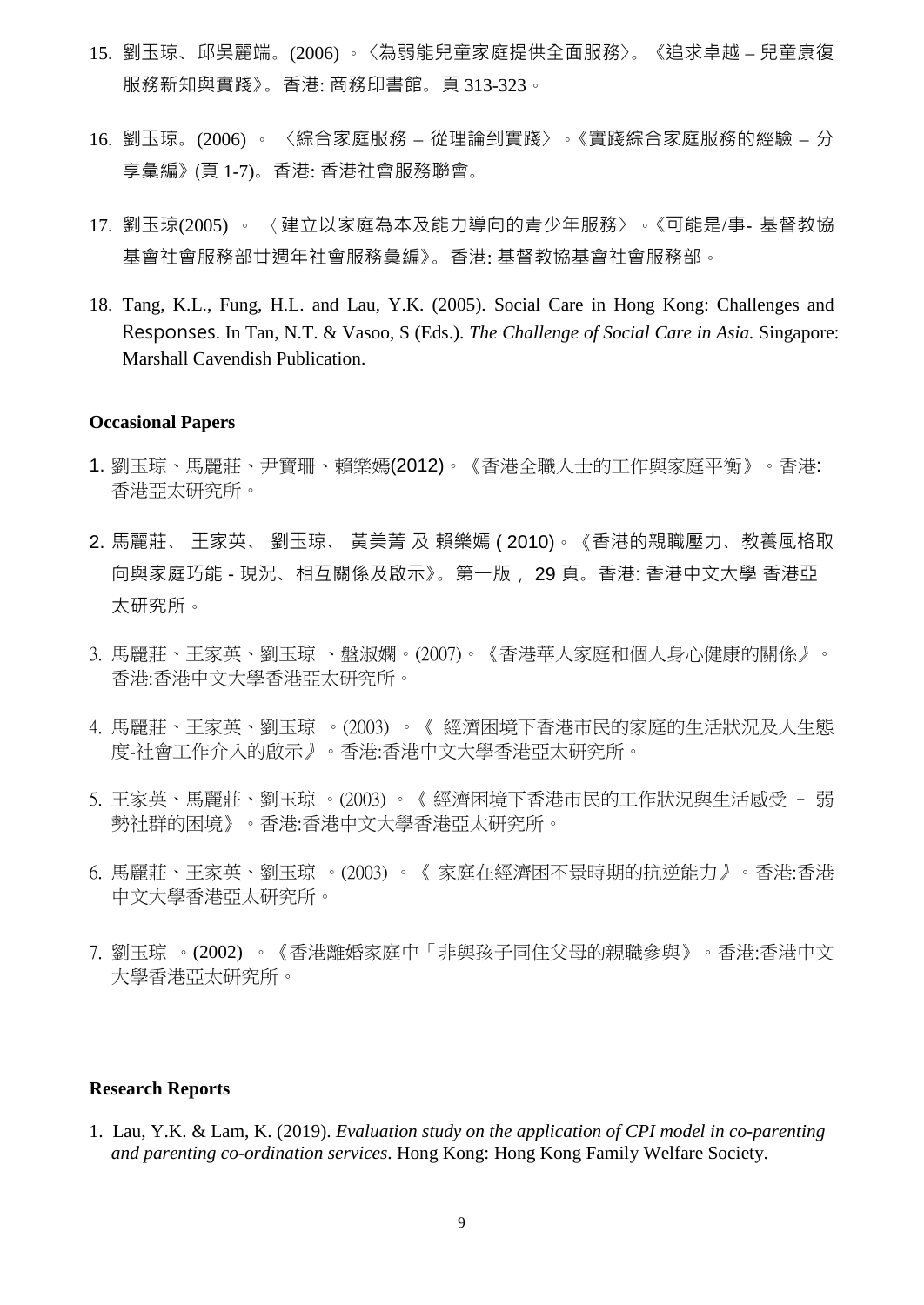- 2. 劉玉琼、林潔(2019)。《離婚後再婚家庭的子女 生活經驗和支援服務需要研究》。香港: 明光社。
- 3. Lau, Y.K., & Stone, G (2018). *Difficult but possible: Evaluation study on the effectiveness of the co-parenting supportive service for divorced families in Hong Kong*. Hong Kong: Hong Kong Catholic Marriage Advisory Council.
- 4. Lau, Y.K., Lam, T.H, Cheung, F.K. (2016*). Impact of Co-parenting Approaches on Children's Well-Being in Post-Divorce Families in Hong Kong.* Hong Kong: Hong Kong Family Welfare Society.
- 5. 許英、劉玉琼、衛昕(2014)。《「小綿羊」制服團隊訓練服務對幼兒品格及靈性發展評估 研究》。香港:香港基督少年軍。
- 6. 劉玉琼、何慧明、林翠紅。(2014)。【品格為本幼稚園學校社會工作服務】成效研究報 告。香港: 香港基督少年軍。
- 7. Lau, Y. K., Ho W.M., & LAM T. H. (2014). *Evaluation Research on "Character-based Kindergarten Social Work Service" - Research Report.* 69 pgs. Hong Kong: The Boys' Brigade, Hong Kong,
- 8. To, S. M., Lau Y. K., Yau NG, L. T. M. & Chung M. Y. (2014). *Evaluation study on The Women's Foundation's financial literacy program for marginalised women.* Hong Kong: Women Foundation.
- 9. Lau, Y.K., & Mancini, K.L. (2013). *Doing Family Impact Assessment in Hong Kong – A Proposed Framework*. Hong Kong: Hong Kong Council of Social Services.
- 10. 劉玉琼、黃洪、顧珉珉 (2013)。《「法定最低工資」的家庭評估影響評估研究-研究報 告》。香港:香港社會服務聯會。
- 11. 救世軍社會服務部(2013)。《復康服務「自我主導」工作服務模式員工培訓 成效研究報 告》。香港:救世軍。
- 12. 劉玉琼(2004), <家庭餘暇活動與家庭凝聚力問卷調查研究報告 > 。香港: 東華工院賽馬 會利東綜合服務中心。

# **Keynotes Speeches/Invited Presentations**

- 1. Press release and keynote presentation on "Working together: Effectiveness of CPI model in coparenting and parenting coordination service" on 23.5.2019.
- 2. Press conference and research finding presentation on "Experiences and needs of services of children in divorced remarriage families" for The Society of Truth and Light on 25.3.2019
- 3. Press conference and research finding presentation on "Difficult But Possible: Evaluation Study on the Effectiveness of Co-parenting Support Services for Post-divorce Families in Hong Kong"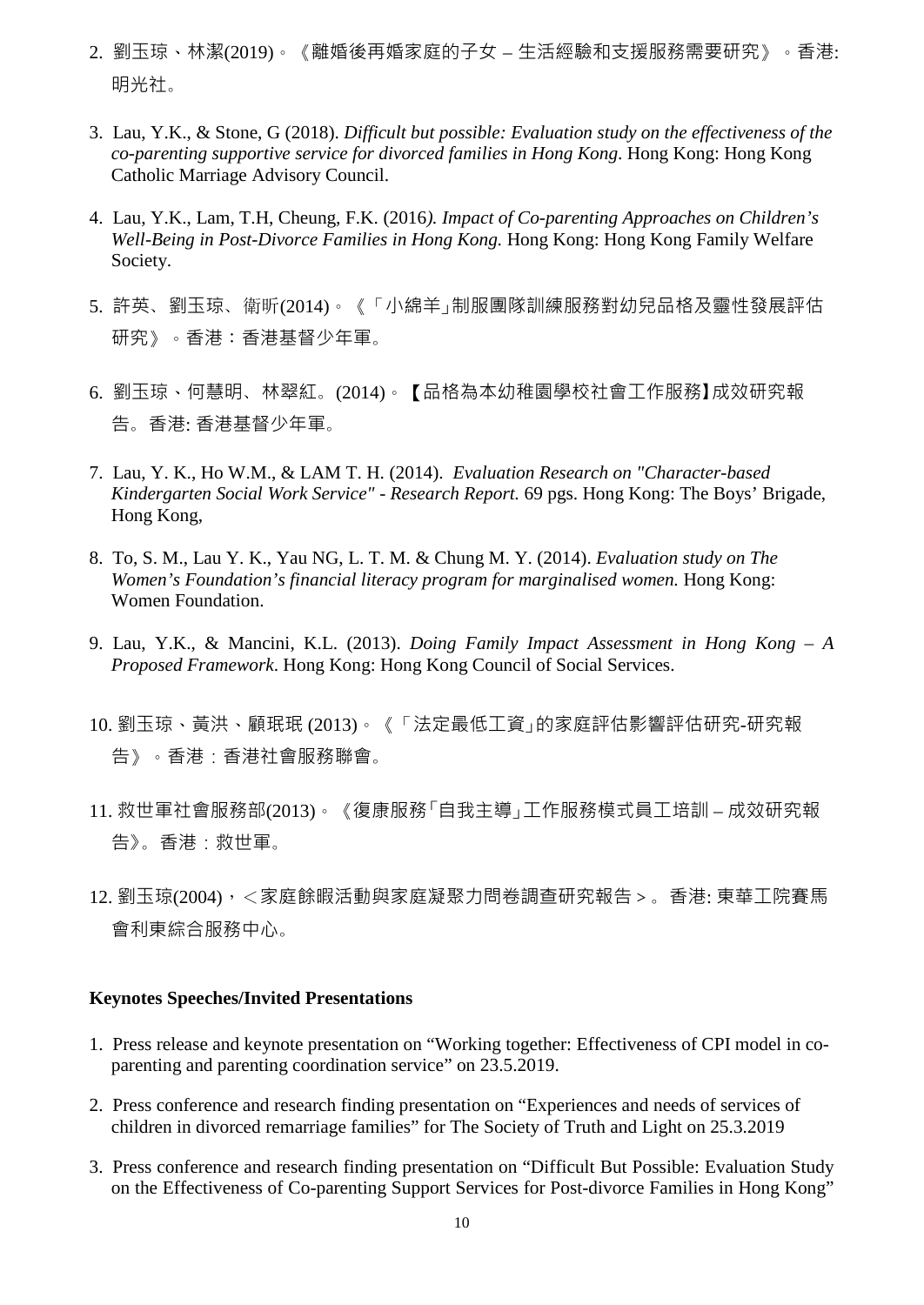organized by the Hong Kong Catholic Marriage Advisory Council on 11.6.2018.

- 4. Talk on "How to work with parents of students encountering school nonattendance problem" for staffs of the Nonattendance Cases Unit of the Education Bureau on 6.7.2017.
- 5. 香港家庭政策 歷史回顧 in 2017 臺灣家庭政策國際研討會 organized by 1. 國立臺灣師範大 學人類發展與家庭學系, 2. 臺灣家庭生活教育專業人員協會, 3. 中華 21 世紀智庫協會 ,<br>Taiwan(2017-05)
- 6. 香港離異父母共親職模式與子女身心健康的關係研究」研究發佈,離異父母共享親職港台 研討會,台灣花蓮兒家協會主辨,花蓮,2016年9月30日。
- 7. Invited presentation on "The relationship of post-divorce parental alliance and children's wellbeing in Hong Kong" in the co-parenting seminar on "The crossroad to parental responsibility – Pilot practice of child-focused co-parenting work in Hong Kong" on 21.6.2016.
- 8. Invited speech on " Practice wisdom on working with students who refuse to go school" on the symposium on "love schooling, no dropping out" organized by Sunshine project of Hong Kong Yong Women's Christian Association School Social Work Office on 17.6.2016.
- 9. Invited speech on "Integration of community mental health support and family wellness " in the seminar on "Family well-being" organized by Shining HOPES for Family Wellness of New Life Psychiatric Rehabilitation Association on 13.5.2016.
- 10. Plenary speech on "The needs and challenges of post-divorce families" in the Roundtable Forum co-organized by the Gender Studies Centre of the Chinese University of Hong Kong and Hong Kong Federation of Women Centres on 27.1.2016.
- 11. Plenary speech on "Support the growth of children How early childhood education best serves the families and communities" in the preparatory meeting of Council of Non-profit Organization of Preschool Education (CNOPE) on 17.2.2016.
- 12. Plenary Keynote speech on "Family impact assessment framework, proposal on a local framework for policy makers to understand impacts of policies and practices to families" in Family Summit 2014 organized by the Family Council, the Social Welfare Department and the Hong Kong Council of Social Service on 15.5.2014 in Hong Kong.
- 13. Invited presentation on "A proposal on doing family impact assessment in Hong Kong" in a special meeting of the Family Council on 12<sup>th</sup> March 2014.
- 14. Keynote speech on "How social policy can facilitate the establishment of cross-border students friendly community (社會政策如何幫助建立跨境家庭友善社區)" 香港國際服務社第八屆 跨境學童香港教育展之分享會,14.9.2013, 深圳羅湖。
- 15. Keynote speech on "Result of Evaluation Research on the Staff Training Program on Selfdirected Living Approach", Report Back Session organized by Hong Kong Salvation Army Rehabilitation Services on 21.5.2013.
- 16. Keynote speech on "doing family impact assessment: The Hong Kong case" in Symposium on Family Well Being organized by Hong Kong Council of Social Services on 15.5.2013.
- 17. Keynote speech on "Intergenerational negotiations and integrations in School-based family counseling". School-Based Family Counselling Symposium and Skill Workshop organized by Hong Kong Institute of Education on 25<sup>th</sup> June, 2011 (Sat).
- 18. Invited presentation on "Patterns and supporting services of post-divorce co-parenting", in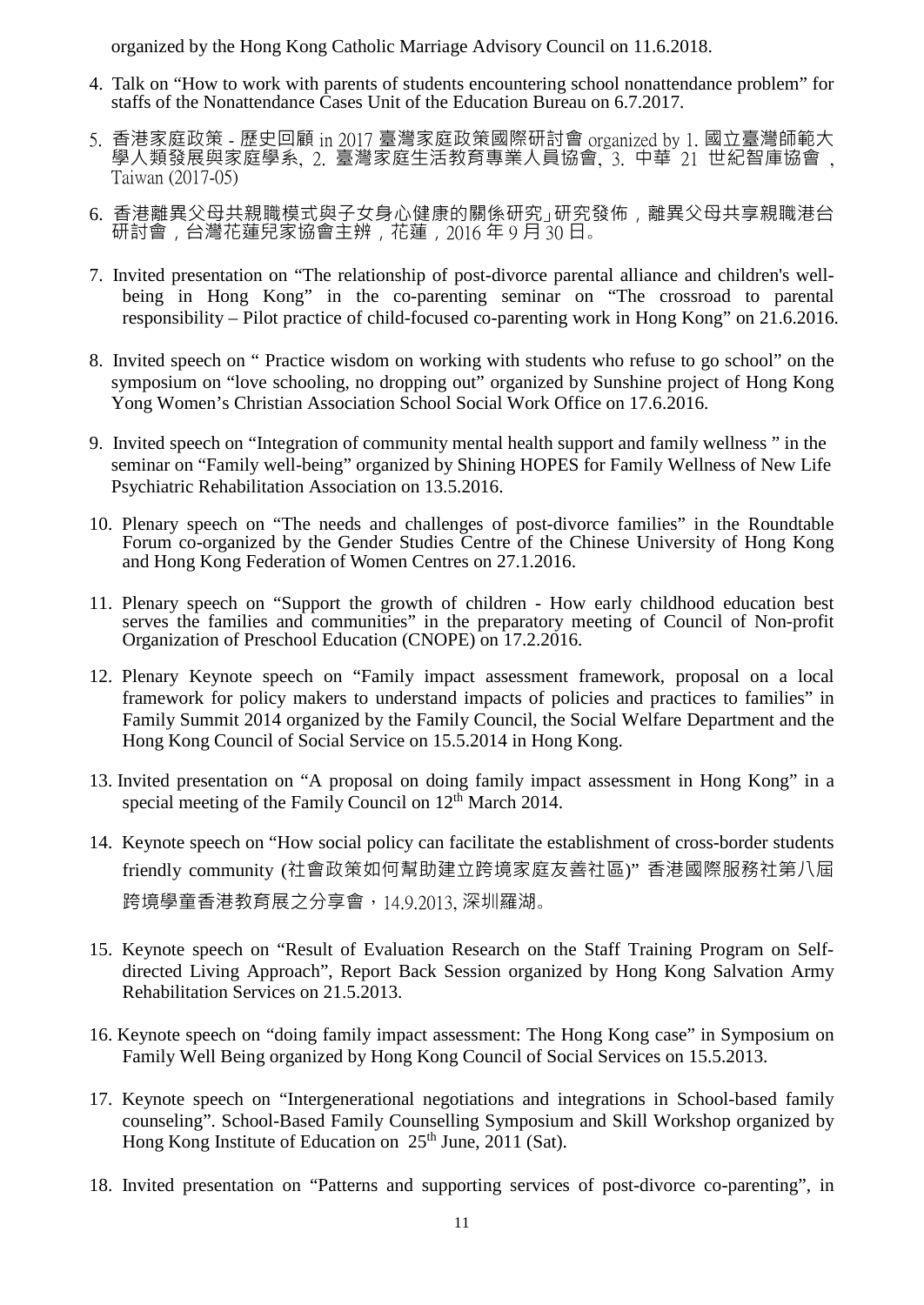"Report Back Session on Study Visit on Joint Parental Responsibility model in Australia on September 27, 2010.

- 19. Public lecture discussion on "policy analyses on "cross-boundary living families" organized by the Specialized Committee on Family and Community Service of the Hong Kong Council of Social Services on  $12<sup>th</sup>$  April 2010.
- 20. Keynote speech on "Understanding the parenting stress of new arriving parents" in Yuen Long Annual District Training Programme organized by the Social Welfare Department Yuen Long District Office on  $27<sup>th</sup>$  January 2010.
- 21. Presentation on "Service needs of Hong Kong families in the coming decades from a social work perspective" (從社會工作角度看未來家庭體系的社會服務需要) in the "East District and Wan Chai District Welfare Symposium 2008" on December 19, 2008 organized by Social Welfare Department.
- 22. Invited presentation on "Family-centered Social Work Practice" in Seminar on "Familycentered Social Work Practice" organized by the Hong Kong Council of Social Service on 25<sup>th</sup> September 2008.
- 23. Presentation on "New development in family services" in Social Work Students Conference ( 社工錢途 – 服務發展新趨勢) organized by Hong Kong Federation of Social Work Students and Social Work Society of Hong Kong College of Technology on 5<sup>th</sup> July, 2008.
- **24.** "Situations, challenges and copings of cross border working couples" in Seminar on Cross Border Livings organized by the Hong Kong Council of Social Service on 15<sup>th</sup> May, 2008.
- 25. "Family Harmony" (家庭和諧) in Annual District Planning Symposium of Central Western, Southern and Islands District Social Welfare Office on 12<sup>th</sup> March 2008 in Hong Kong.
- 26. "work-family balance and its implication on family life in Hong Kong" in staff sharing session of the Hong Kong Boys and Girls' Club Association on 18th January 2007.
- 27. "Post-divorce co-parenting: How to make it work" (婚姻情不在、親子情永在) in symposium on divorce recovery organized by Dancing Reed on 16<sup>th</sup> January 2007 in Hong Kong.
- 28. Invited presentation on "Integrated family services in Hong Kong" in Forum on Integrated family services organized by Legislative Councillor Office of Fernando Cheung in April, 2006.
- 29. Invited presentation on "Integrative family services From theory to practice" in the Sharing Session on Practice Wisdom on Implementation of Integrated Family Service, organized by Hong Kong Council of Social Services on 17.2.06.
- 30. Invited presentation on "Working with Families of children with special needs: An enabling process" in "Conference on Childhood Developmental Disorders: Recent Advances in Knowledge and Practices". Organized by Heep Hong Society on 18.12.04 (Co-presenter: Mrs. Monica Yau)
- 31. Talk on "Implication of the Interim Report on Integration Family Services on the development of family services and other services" organized by Hong Kong Council of Social Services on June 10, 2003.
- 32. Invited presentation on "Integration and Specialization" on "Report back Seminar on the 61st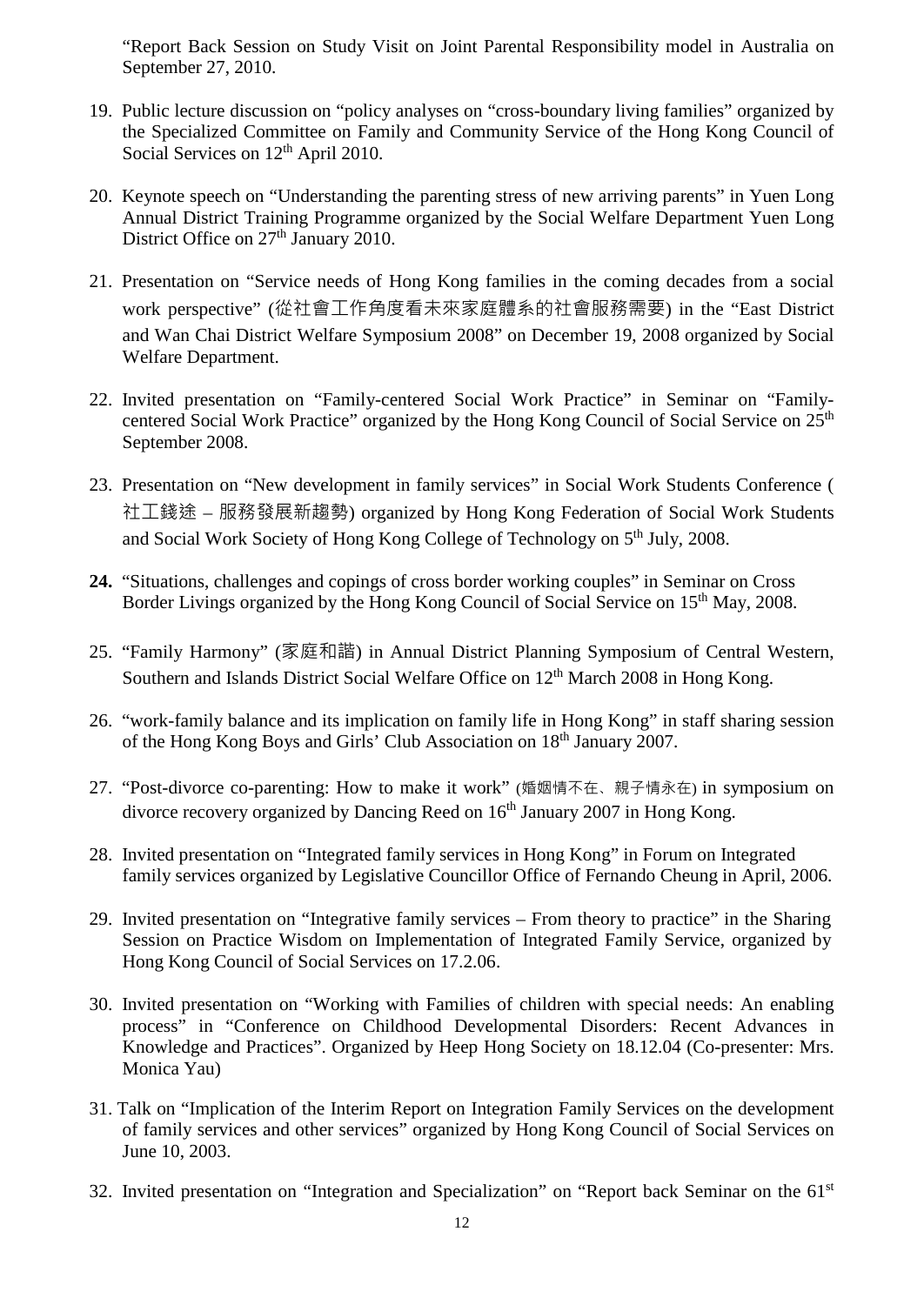American Association of Marriage and Family Therapy Annual Conference" organized by Hong Kong Council of Social Services on March 10, 2004.

- 33. Invited presentation on "Working with Families of children with special needs: An enabling process" in "Conference on Childhood Developmental Disorders: Recent Advances in Knowledge and Practices". Organized by Heep Hong Society on 18.12.2004 (Co-presenter: Mrs. Monica Yau)
- 34. Keynote speech on "Work and Family in a balance" in the 50<sup>th</sup> Anniversary of Christian Family Services Centre on 29<sup>th</sup> October, 2004.

# **COMMUNITY SERVICES**

- 1. Non-panel reviewer of Public Policy Research Proposal: 2005 to the present
- 2. Registered Research Grant Council (RGC) international referee since September 2005.
- 3. Member of International Network of Child Support Scholars since January 2013
- 4. Member of the Admissions, Budgets and Allocations Committee of The Community Chest since August 2016.
- 5. Advisory Committee member of International Social Service Family Institute since 2018.
- 6. Advisor of Hong Kong Marriage and Family Therapy Association since December 2017.
- 7. Member of Mediation Service and Divorce Service Committee of Hong Kong Family Welfare Society since December 2017.
- 8. Honorary clinical advisor of the Community Mental Health Intervention Project of the Richmond Fellowship of Hong Kong since September 2007.
- 9. Subject Specialist of Hong Kong Council for Academic Accreditation from December 2003 to July 2014. August 2016-July 31, 2018.
- 10. Honorary Consultant of Hong Kong Association of Squint and Double Vision Sufferers since 3.7.2011 to 1 September 2018.
- 11. Convenor of the "working group on cross-boundary living families" of the Specialized Committee on Family and Community Service of the Hong Kong Council of Social Services since November 2009.
- 12. Co-opted member of the Specialized Committee on Family and Community Service of the Hong Kong Council of Social Services from 2009 to 2015.
- 13. Honorary consultant of the "Nonresidential fathers Project" of Men's Development Center of Caritas – Hong Kong Family Services since 28 December 2004.
- 14. Honorary Consultant on Family Counselling for the American Baptist Mission since April 1, 2003 to 30 Sept, 2009.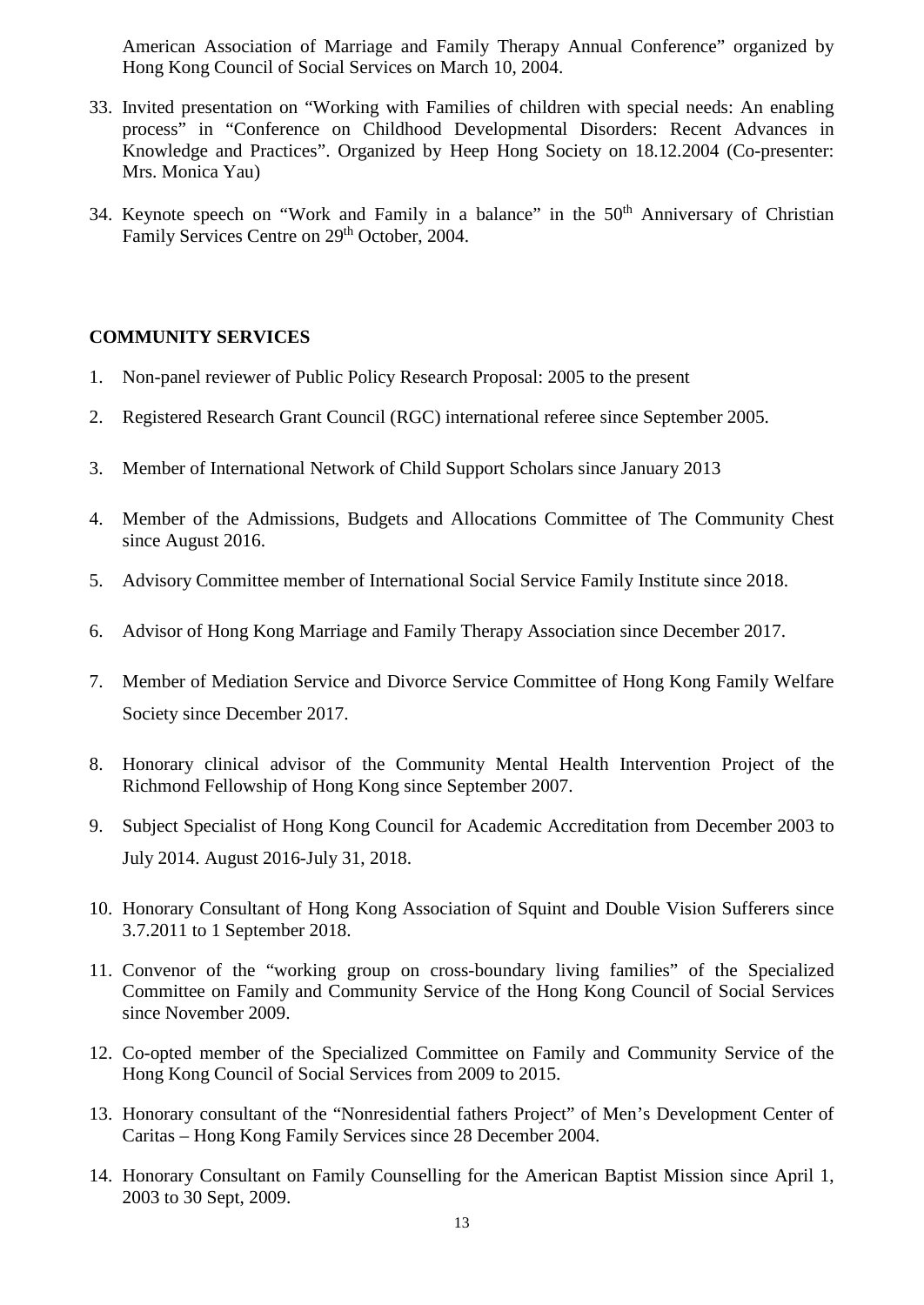- 15. Member of Working Group on Resource Package for Reconstituted Families, Social Welfare Department Family Life Education Resources Centre, Oct 2001 to April 11, 2003.
- 16. Honorary consultant of QE Fund Program for children from divorcing and post-divorce families, Caritas – Hong Kong, Family Service Sept. 2001 – March, 2003.
- 17. Member of the Advisory Board of Southern Asian Lutheran Church Family Net Social Services Centre since May 2001 to April 2009.

#### **MEDIA EXPOSURES**

#### **Newspaper Columns**

1. "不追度卓越不行、是誰要我做人生勝利組", 明報, 3.9.2013。

https://health.mingpao.com/?p=14884

2. " 父母離婚爆大戰 、 孩子心聲有誰聽 ", 明報 , 4.7.2017。

https://news.mingpao.com/pns/dailynews/web\_tc/article/20170703/s00005/14990187

#### 99026

3. "Insight: Wisdom, support and time for fun can moderate". South China Morning Post 24.2.2013

4. "Insigtht: How discrimination and stereotyping affecting us all", South China

Morning Post, 3.2.2013.

- 5. "Insight: Why every minute counts with our older generation" South China Morning Post, 9.12.2012.
- 6. "Insight: Transfer to new school opens child's eyes to subtle discrimination" South China Morning Post 7.10.2012
- 7. "Insight: a quick breather in the race of life". South China Morning Post 19.8.2012
- 8. "The right way to look" South China Morning Post on 15.7.2012
- 9. "Why the feeling's mutual" South China Morning Post on 17.6.2012
- 10. "What they really want" South China Morning Post on 3.6.2012.
- 11. "Close encounter with Confucian values" South China Morning Post on 6.5.2012.
- 12. "Relationships stress management and the psychosomatic" South China Morning Post, 18.3.2012
- 13. "Charting a road map for smoother co-parenting" South China Morning Post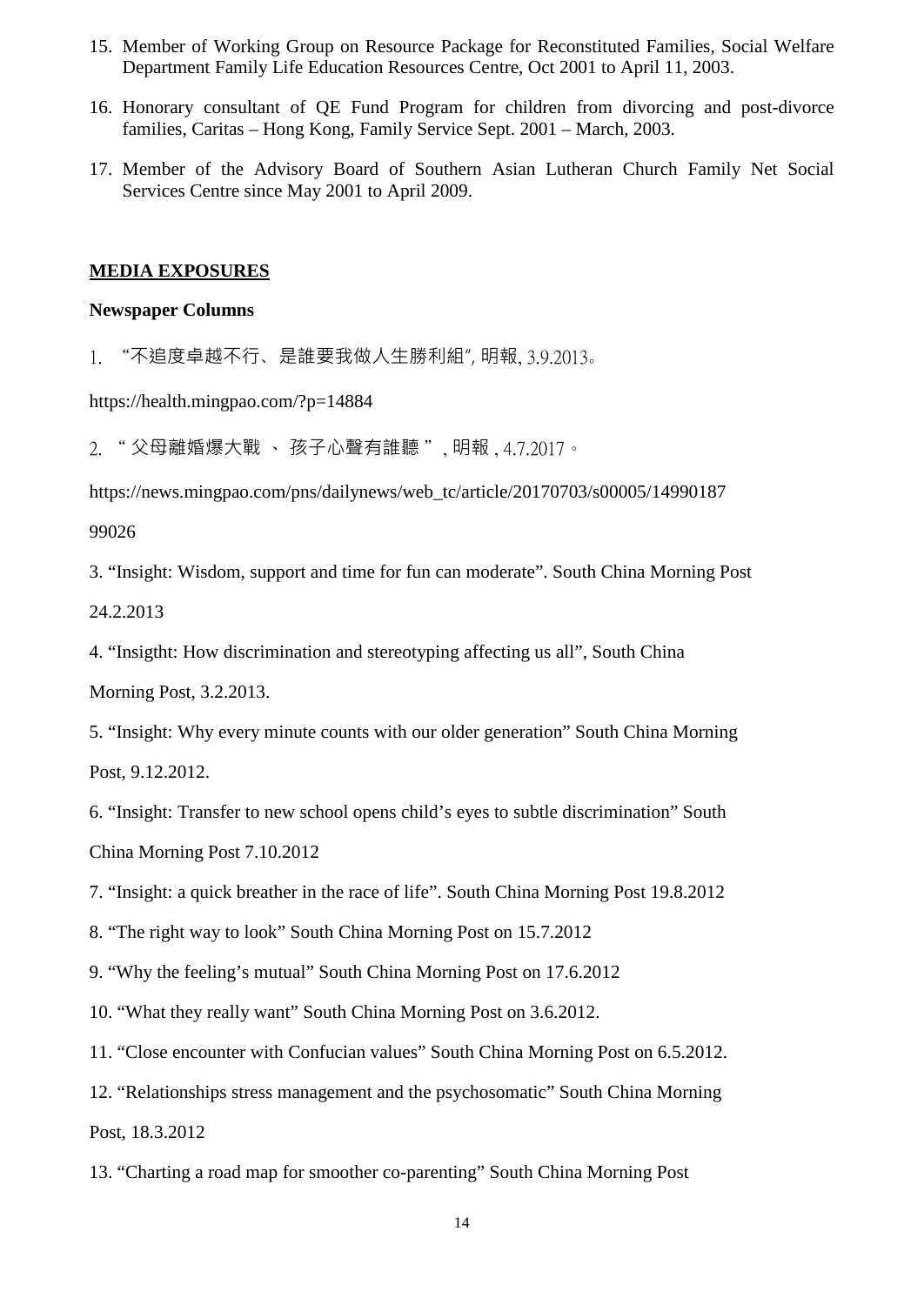5.2.1012.

14. "Traditional parenting styles at odds with global thinking" South China Morning Post. 8.1.2012.

15. "Would paternity leave help pave way for parental equality in Hong Kong?" South China Morning Post, 30.10.2011.

16. "You don't need a long-haul flight to get something out of a family trip" South China Morning Post, 2.11.2011.

17. "It's rarely as easy as ABC to identify learning difficulties" South China Morning Post, 4.9.2011.

18. "Raising a dyslexic child: from guilt and confusion to progress" South China Morning Post, 7.8.2011.

19. "Community support crucial for youngsters with mentally ill parents" South China Morning Post, 10.7.2011.

20. "How to avoid a vicious cycle if your child refuses to go back to school", South China Morning Post, 19.6.2011.

21. "鼓勵單親家長就業,循序漸進",明報, 25.5.2005。

22. "防止家庭暴力從性別平等開始",明報, 1.5.2004。

23. "改變觀念防止家庭悲劇重", 大公報, 31.3.2002。

24. "不要讓離婚父母淪為二等", 明報, 8.1.2002 。

25. "孩子問題,父母的錯?",明報, 31.10.2001。

26. "家庭慘劇報導因果關係簡單化", 明報, 7.9.2001。

#### **Representative Media Interviews**

"Boyfriend/Girlfriend for rent" telephone interview, South China Morning Post, 5.2.2016*.*  "留守童教育" 杭州日報, 2014 年 12 月 19 日。

"家庭影響評估-外國經驗對香港的啟示" 香港電台笑容從家庭開始. 30.7.2014

*"*高地價壓力 社會空間單一 學者: 心不安怎硬結婚*?* 成報獨家專題, 16.6.2014

《南方都市報》記者晏嬋嬋電郵專訪, <香港單親人士服務及社會支持>, 15.9.2013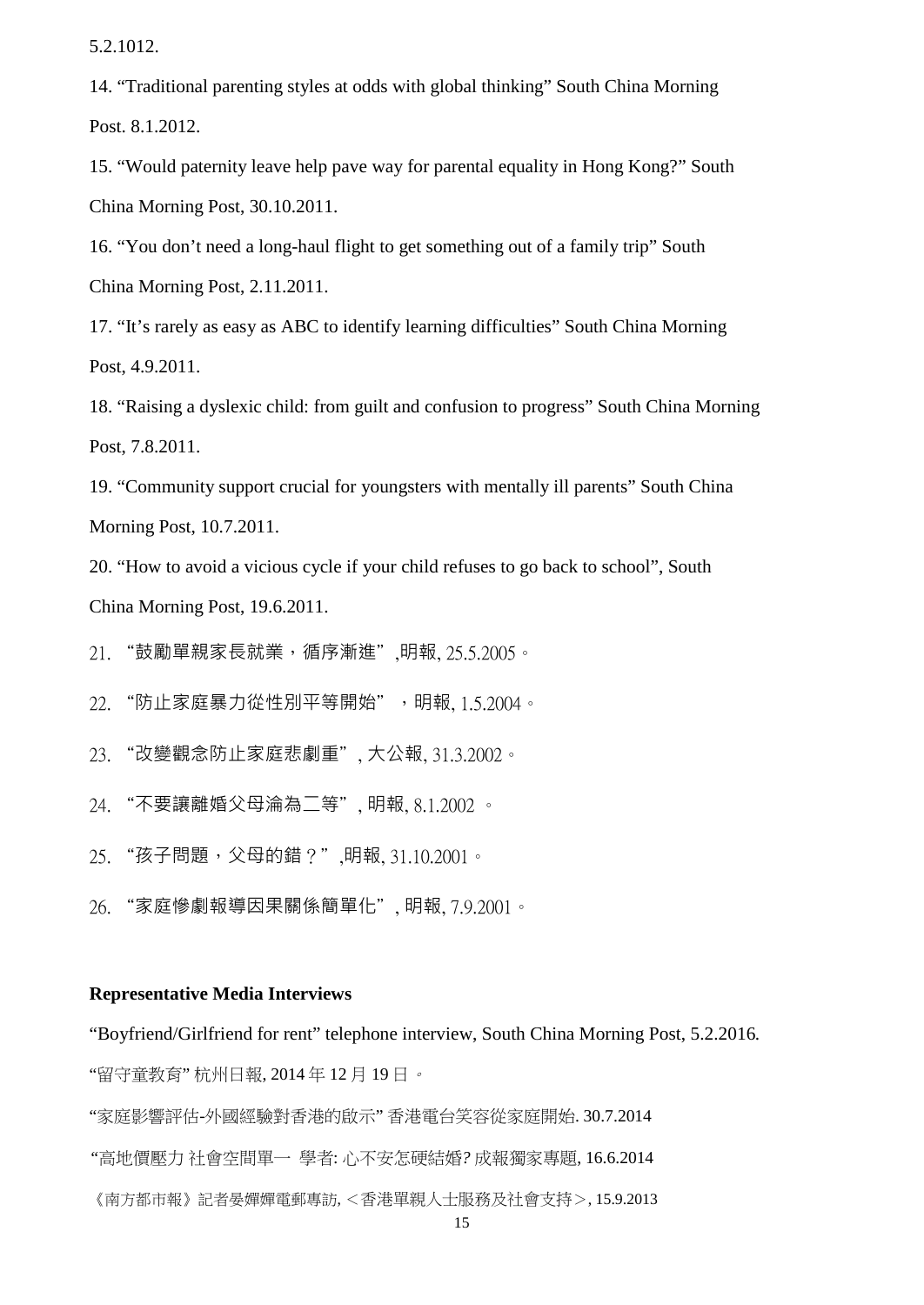#### "「你為人父母後,放棄了甚麼?" 《荷花親子便利》, 23.7.2013

"意外懷孕對家庭的影響和處理", 《明報週刊》, 28.3.2013

The 35% increase of single mothers in Hong Kong in the past decade", *China Daily*, 3.2013.

"當全職媽媽抑或當雙職媽媽好", 《荷花親子便利 》, 14.3.2013

"Working towards an early grave?". *China Daily*, 11.1.2012.

"Too much work, too little time" *Classified Post*, 20.8.2011.

"Parenting children with special needs", Hong Kong Radio 5, 1.8.2011.

"Make Yourself at home – interview on foster care service in Hong Kong", *Sunday Morning Post*, 17.7.2011.

"Parenting dilemma and ideologies in Hong Kong", Hong Kong Radio 5, 7.7.2011

"雙非兒童", *東方日報*, 4.7.2011

"Situation of men in Hong Kong: any discrimination against men", Radio 4, 9.3. 2011.

"Paternity leave", Radio 4, 10.3.2010.

Comments on "children born in Hong Kong with both parents are mainlanders" Sing Tao Daily, February, 2009.

"學者指離校支援不足", *頭條日報*, 25.8.2009.

Radio interview on "Family functioning in Hong Kong" on 24.1.2009, Commercial Radio.

Radio interview on "Cross-border families" on 25.7.08, channel 5, Hong Kong radio.

"跨境婚婚適應," *東方日報*, 16.5.2008.

"Cross-border jobs hurt some marriage: Study," **South China Morning Post**, 16.5.2008.

"Cross-border marriage and divorce", *South China Morning Post*, 11.5.2008.

Comments on "Family is the priority for career women", *China Daily*, 22.9.2006.

"Comments on the proposed reform in the social security system to encourage single parents to work" Plus, RTHK, 14.5.2005 at (World channel, ATV).

"Separated roofs but not separated hearts: Nonresident fathers can be good fathers" Kung Kau Pao, No. 3189, 3.4.2005.

"Moving of Non-custodial to Transitional Housing in Remote Areas – The Housing Authority Overlooks the Importance of parent-child Bonding in Post-divorce Families " *Sun Daily,* 9.3.2005.

"Law reform on Child custody and post-divorce parental cooperation" Pearl Report of TVB, Oct. 2003.